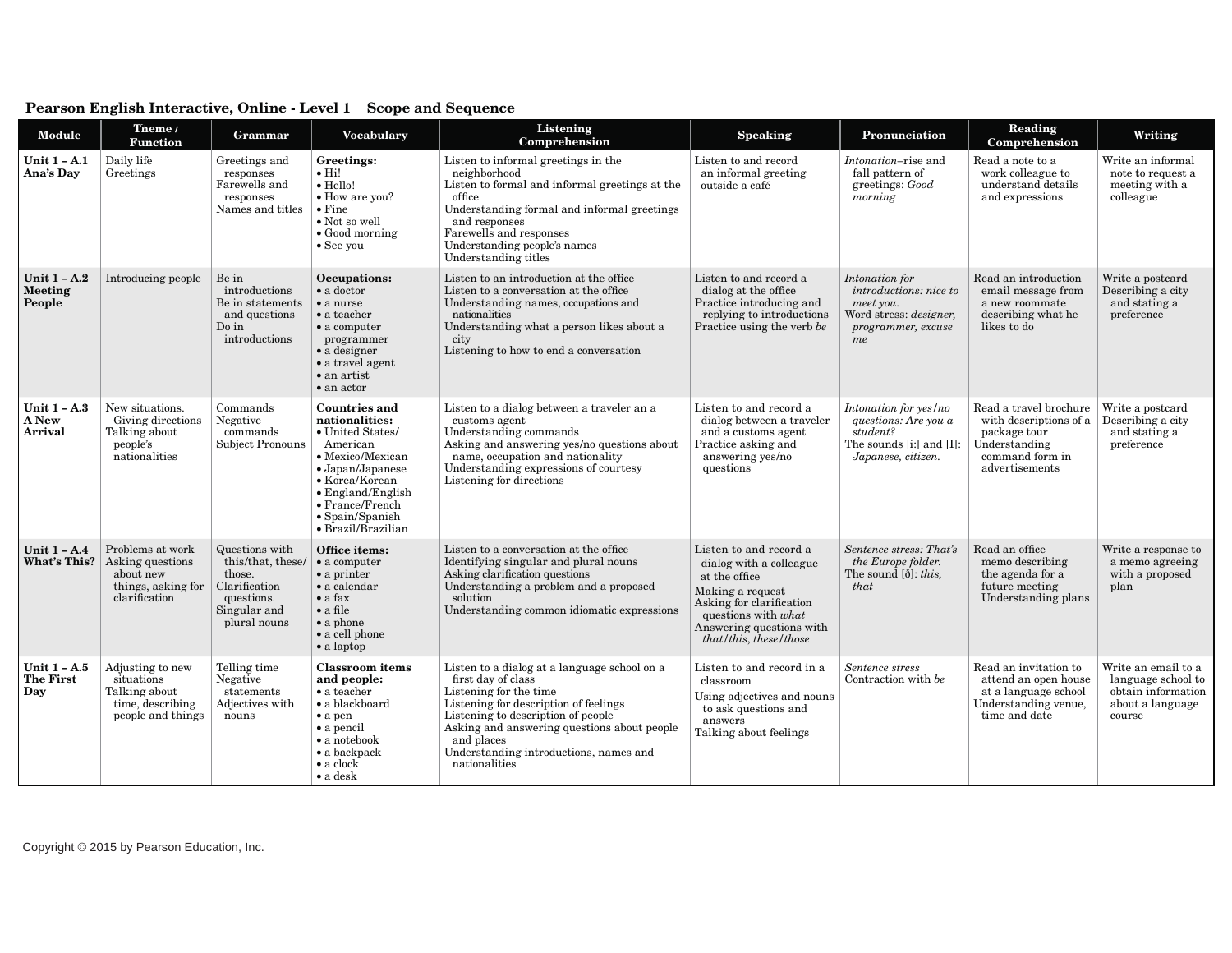| Module                             | Theme /<br><b>Function</b>                                                           | Grammar                                                                                                              | <b>Vocabulary</b>                                                                                                                                                                                                                                                              | Listening<br>Comprehension                                                                                                                                                                                                                                                                                               | <b>Speaking</b>                                                                                                                                                                               | Pronunciation                                                                  | Reading<br>Comprehension                                                                                                            | Writing                                                                                                             |
|------------------------------------|--------------------------------------------------------------------------------------|----------------------------------------------------------------------------------------------------------------------|--------------------------------------------------------------------------------------------------------------------------------------------------------------------------------------------------------------------------------------------------------------------------------|--------------------------------------------------------------------------------------------------------------------------------------------------------------------------------------------------------------------------------------------------------------------------------------------------------------------------|-----------------------------------------------------------------------------------------------------------------------------------------------------------------------------------------------|--------------------------------------------------------------------------------|-------------------------------------------------------------------------------------------------------------------------------------|---------------------------------------------------------------------------------------------------------------------|
| B.1<br>It's a Great<br>Place       | Travel inquiries<br>Making<br>reservations<br>Describing people<br>and things        | Ordinal<br>numbers, days<br>and dates<br>Description and<br>possession with<br>be and have<br>Questions with<br>what | Hotel:<br>$\bullet$ <sup>3</sup> front desk<br>$\bullet$ <sup>3</sup> room<br>$\bullet$ <sup>o</sup> a lobby<br>$\bullet$ <sup>3</sup> guest<br>$\bullet$ <sup>3</sup> keycard<br>$\bullet$ <sup>3</sup> bill<br>•ª bellhop<br>$\bullet$ <sup>3</sup> n elevator               | Listen to a dialog between a travel agent and a<br>client.<br>Understanding dates and ordinal numbers.<br>Identifying names of places<br>Listening to descriptions of hotel rooms<br>Asking questions about places<br>Understanding negative statements<br>Understanding idiomatic expressions                           | Listen to and record a<br>travel agent and a client<br>reserving a hotel room<br>Practice asking questions<br>with what and when<br>Describing hotel rooms<br>Practice declining an offer     | The sound $\lbrack \emptyset \rbrack$<br>Word stress                           | Read an electronic<br>airline ticket<br>Understanding date,<br>and time<br>Reading information<br>about meals on plane              | Write a text<br>message to a<br>friend about travel<br>plans<br>Writing dates,<br>time, and arrival<br>information. |
| B.2<br>Whose<br>Stuff?             | Home life, roles<br>Talking about<br>clothes and<br>possessions                      | Possession: have/<br>has, nouns,<br>adjectives<br>Possessive form<br>and whose<br>Which/Which<br>one                 | Clothing:<br>$\bullet$ <sup>3</sup> dress<br>$\cdot$ <sup>3</sup> shirt<br>$\bullet$ $\phi$ ants<br>$\bullet$ <sup>°</sup> skirt<br>$\bullet$ <sup>8</sup> ocks<br>$\bullet$ <sup>®</sup> shoes<br>$\cdot$ <sup>2</sup> sweater<br>$\bullet$ <sup>3</sup> T-shirt              | Listen to a dialog between two people in a<br>laundry room<br>Understanding questions with which and which<br>one<br>Listening to description of clothes and colors<br>Understanding expressions of appreciation<br>Listening to possessive pronouns<br>Understanding offers and recommendations                         | Listen to and record a<br>dialog in a laundry room<br>Practice asking and<br>answering questions<br>using possessive<br>pronouns<br>Practice using which and<br>which one                     | Intonation with names<br>Stress with possessives                               | Read a page from an<br>online catalog<br>Understanding<br>information about<br>prices, colors and<br>sizes                          | Read a page from an<br>online catalog<br>Understanding<br>information about<br>prices, colors and<br>sizes          |
| <b>B.3</b><br>Lunch at<br>the Rock | Likes and dislikes<br>Stating preferences<br>Talking about<br>personal life          | Simple present<br>Simple present:<br>questions<br>Active verbs and<br>direct objects                                 | Restaurant:<br>$\bullet$ <sup>3</sup> waiter<br>$\bullet$ <sup>3</sup> glass<br>$\bullet$ <sup>3</sup> plate<br>$\bullet$ <sup>3</sup> napkin<br>$\bullet$ <sup>3</sup> knife<br>$\bullet$ <sup>o</sup> a fork<br>$\bullet$ <sup>3</sup> spoon<br>$\bullet$ <sup>3</sup> check | Listen to a dialog in a restaurant<br>Understanding questions with what and how<br>about<br>Understanding statements about likes and<br>dislikes<br>Identifying restaurant orders<br>Listening for names of foods<br>Understanding suggestions<br>Understanding expressions of surprise                                  | Listen to and record a<br>dialog in a restaurant<br>Practice talking about<br>likes and dislikes<br>Talking about food                                                                        | Wh-questions stress<br>and intonation<br>Stress for negatives<br>and surprises | Read a restaurant<br>menu<br>Practice names of food,<br>and prices<br>Understanding special<br>offers                               | Write a lunch order<br>Practice writing<br>food names<br>Practice writing<br>personal<br>information                |
| <b>B.4</b><br>A Busy Life          | Schedules,<br>lifestyles, free<br>time<br>Asking about and<br>telling schedules      | Adverbs of<br>frequency<br>Time expressions<br>with in, on and<br>it<br>Questions about<br>time                      | Daily activities:<br>$\bullet$ <sup><math>\circ</math></sup> eat<br>$\bullet$ <sup><math>d</math>rink</sup><br>●go to bed<br>$\bullet$ wake up<br>$\bullet$ <sup>*</sup> take a shower<br>$\bullet$ <sup>®</sup> get dressed<br>$\bullet$ clean<br>· do laundry                | Listen to a dialog at a snack bar<br>Listening to daily activities and schedules<br>Understanding work schedules<br>Listening to weekend activities and schedules<br>Understanding sentence stress for surprise and<br>amazement<br>Clarifying information<br>Idiomatic expressions with suggestions                     | Listen to and record a<br>customer and a person<br>behind a counter<br>Practice asking and<br>answering questions<br>about daily schedule<br>Practice using intonation<br>to express surprise | Surprise question<br>intonation<br>The sound [w]                               | Read an advertisement<br>for electronic<br>equipment<br>Understanding<br>features and<br>characteristics of<br>electronic equipment | Write plans on an<br>agenda<br>Practice writing<br>plans for the<br>weekend                                         |
| <b>B.5</b><br>Sound<br>Advice      | Home items and<br>technology<br>Shopping, asking<br>prices, talking<br>about amounts | Numbers and<br>prices<br>Count/non-count<br>nouns<br>Some and any                                                    | Leisure activities:<br>$\cdot$ $\circ$ $\circ$ shopping<br>$\bullet$ watch TV<br>$\bullet$ <sup>n</sup> ake a walk<br>• work out<br>$\bullet$ <sup><math>\theta</math></sup> dance<br>$\bullet$ go jogging<br>$\cdot$ swim<br>$\bullet$ ride a bike                            | Listen to a conversation at an electronics store<br>Understanding sentences with but and kinda<br>Asking and answering questions with how much<br>is it?<br>Understanding prices<br>Listening to descriptions of models and sizes<br>Understanding suggestions and<br>recommendations<br>Listening to declining an offer | Listen to and record a<br>dialog between a<br>customer and a sales clerk<br>Asking questions with how<br>much<br>Practice talking about<br>prices<br>Declining an offer                       | Numbers and dollars<br>The sound [v].                                          | Read an advertisement<br>for an electronics<br>store<br>Understanding prices,<br>offers and discounts                               | Write a budget<br>Practice writing<br>money amounts                                                                 |

## **Pearson English Interactive, Online - Level 1 Scope and Sequence**